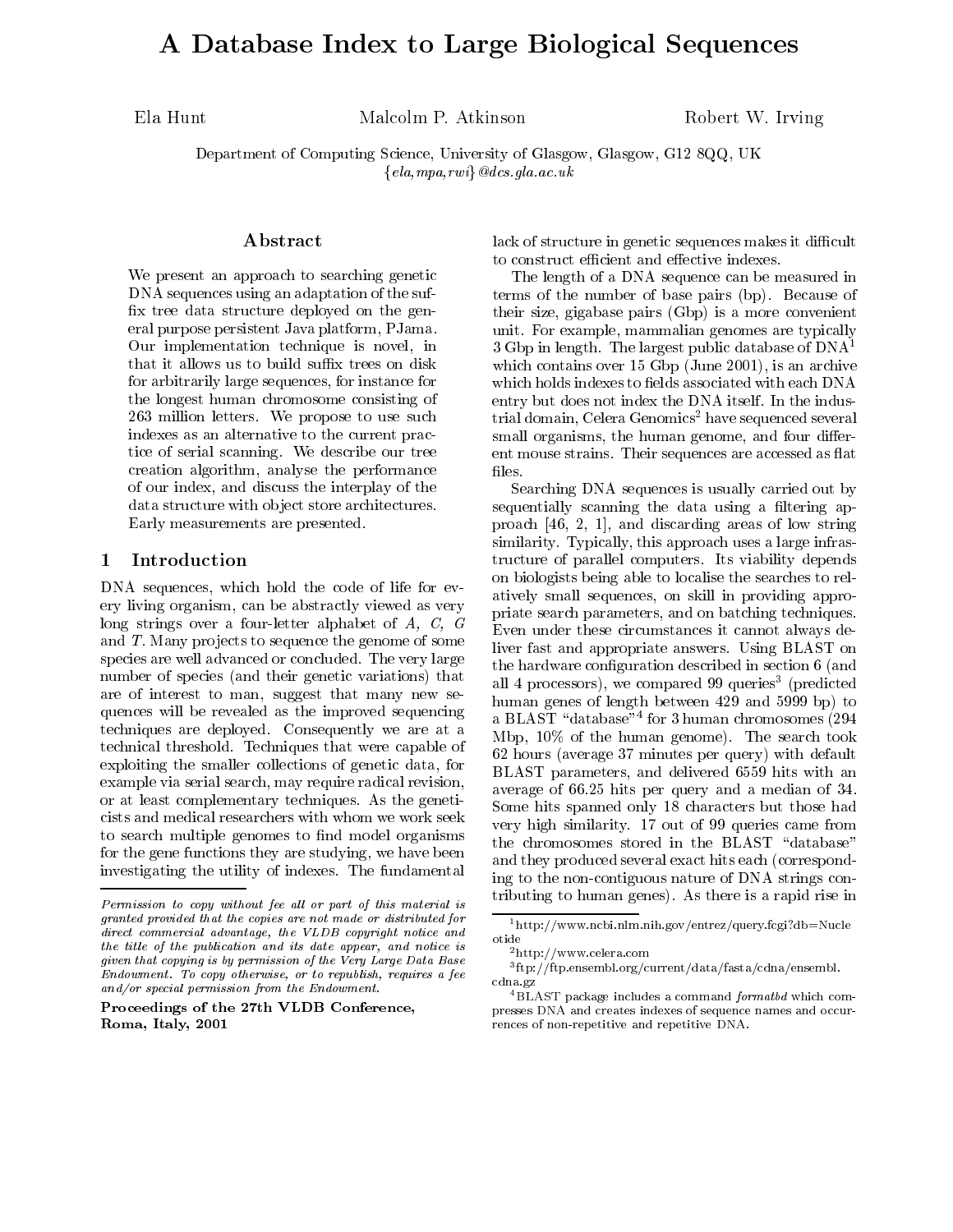both the volume of data and the demand for searches 2 by researchers investigating functional genomics, it is worth investigating the possibility of accelerating these searches using indexes.

The appropriate indexes over large sequences can take many hours to construct, hence it is infeasible to  $\epsilon$ onstruct them for each search $\sim$  On the other hand,  $\sim$ the sequences are relatively stable, so that it may be possible to amortise this construction cost over many thousand searches. That depends on developing techniques for storing the indexes persistently, i.e. on disk. As we will explain, that has not proved straightfor ward, but we believe that we now have the prototype of a viable technology. We focus our attention on persistent suffix trees for reasons given below.

To our knowledge, no existing database technology can support indexed searches over large DNA strings and the feasibility of indexed searches over large strings is an open research question [42, 11]. In verted files [57] are not suitable, because DNA cannot be broken into words. For similar reasons the String B-tree [22] may not be an appropriate choice. Approaches based on q-grams [15, 39] are fast, but cannot deliver matches that have low similarity to the query  $\frac{1}{\sqrt{1-\frac{1}{\sqrt{1-\frac{1}{\sqrt{1-\frac{1}{\sqrt{1-\frac{1}{\sqrt{1-\frac{1}{\sqrt{1-\frac{1}{\sqrt{1-\frac{1}{\sqrt{1-\frac{1}{\sqrt{1-\frac{1}{\sqrt{1-\frac{1}{\sqrt{1-\frac{1}{\sqrt{1-\frac{1}{\sqrt{1-\frac{1}{\sqrt{1-\frac{1}{\sqrt{1-\frac{1}{\sqrt{1-\frac{1}{\sqrt{1-\frac{1}{\sqrt{1-\frac{1$ [42]. It appears that the suffix tree [56, 38, 53] is the data structure of choice for this type of indexing, but so far, suffix trees on disk could only be built for small sequences, due to the so-called "memory bottleneck" [21]. Baeza-Yates and Navarro [10] state that "suffix trees are not practical except when the text size to handle is so small that the suffix tree fits in main memory". We address exactly this question, and show how to build large suffix trees, and how to deliver fast  $\frac{100}{1180}$ query responses.

Our initial prototype was built using PJama [8, 31, 5] which provides orthogonal persistence for Java. We are investigating other persistence mechanisms, including an ob ject-oriented database, Gemstone/J<sup>7</sup> , and tailored mapping to files. The latter may ultimately be necessary, given the data volumes and performance requirements. However, for the present, the general purpose ob ject-caching mechanisms of PJama and Gemstone/J allow rapid experiments with a variety of index structures.

The rest of this paper is structured as follows: Section 2 summarises previous work, Section 3 introduces the suffix tree and Section 4 introduces the new algorithm. Aspects of PJama, our experimental platform are presented in Section 5. The test data and experimental results are described in Section 6. A discussion of these results and our research plans conclude the paper.

# Previous work

We review three areas: persistent suffix tree construction, suffix tree storage optimisation, and alternative data structures.

Persistent indexes to small sequences have been built previously. Bieganski [13], built persistent suffix trees up to 1 Mbp. Recently, Baeza-Yates and Navarro  $[44, 10]$  built persistent suffix trees for sequences of 1 Mbp using a machine with small memory (64 MB) and concluded that trees in excess of RAM size cannot be built. Farach's theoretical work to remove the I/O problem [21] reduces suffix tree creation complexity to that of sorting and extends the computational model to take into account disk access. The bottleneck is considered to lie in random access to the string being indexed. In our opinion, it is not only the source string itself but the tree data structure and the suffix links which contribute to the bottleneck. An empirical evaluation of that method has not been reported. The only recent accounts of large persistent suffix trees representing sequences of 20.5 Mbp are in our previous work [26, 27].

Optimisations of suffix tree structure were undertaken by McCreight [38], and more recently by Kurtz [32]. Kurtz reduced the RAM required to around 13 bytes per character indexed, for DNA (our measurements using Kurtz's code), but his storage schemes have not been tested on disk yet. We believe that some extra space overhead will be inevitable. More recent work on suffix tree storage optimisation [40] states that compact suffix trees will require too many disk accesses to make the structure viable for secondary memory

Alternative data structures include: q-grams [51, 43, 45] the suffix array [36], LC-tries [3], the String Btree  $[22]$ , the prefix index  $[29]$  and suffix binary search trees [28].

Two recent overviews of approximate text searching methods  $[42, 11]$  show that filtering approaches are only suitable for high similarity matching. This prohibits us from using the q-gram structure. Because DNA has no word structure, we exclude the String Btree and prefix indexes. Other researchers have used suffix arrays  $[41, 10]$  to simulate the suffix tree, but have shown results only for up to 10 Mbp. We made an initial investigation of Irving's suffix binary search trees (SBSTs) [27] but have not been able to build persistent trees for large datasets (over 50 Mbp). Using the technique of tree building presented in this paper we may be able to build large SBSTs as well.

We decided to focus on suffix trees because approximate matching algorithms using these structures are known [12, 52, 16, 44], because this data structure is used widely in biological sequence processing [14, 33, 19, 37, 54], and because there is a wellestablished range of biological methods using them [23].

 $5$ For example, the most space efficient main-memory index would take 9 hours and 45 Gbytes to index the human genome

 $\overline{6}$  Low similarities are often biologically significant.

<sup>7</sup>http://www.gemstone.com/products/j/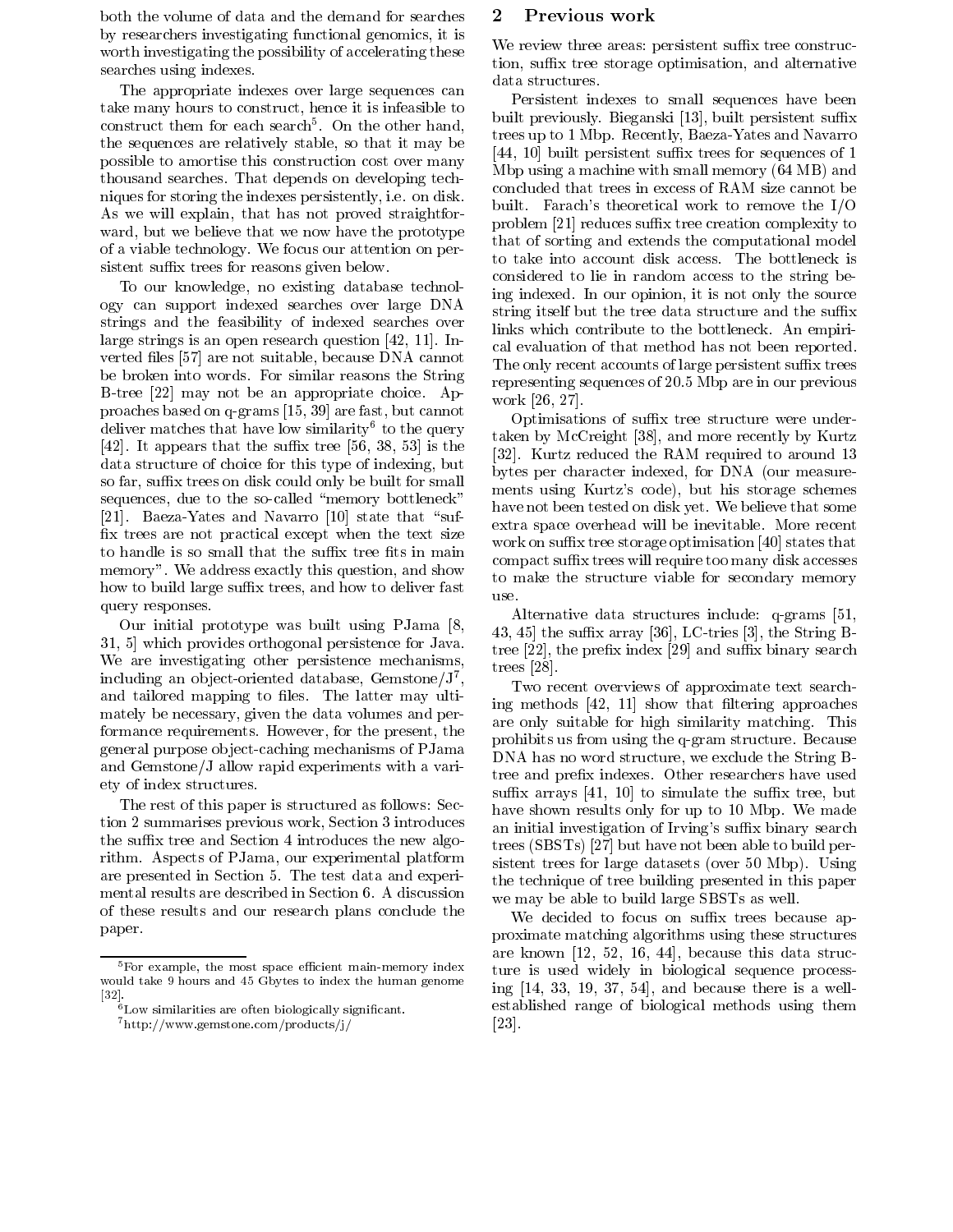# 3 Suffix trees

Suffix trees are compressed digital tries. Given a string, we index all suffixes, e.g. for a string of length 10, all substrings starting at index 0 through 9 and nishing at index 9 will be indexed. The root of the tree is the entry point, and the starting index for each suf fix is stored in a tree leaf. Each suffix can be uniquely traced from the root to the corresponding leaf. Concatenating all characters along the path from the root to a leaf will produce the text of the suffix.



Figure 1: An example trie on ACATCTTA.

An example digital trie representing ACATCTTA is shown in Figure 1. The number of children per node varies but is limited by the alphabet size. This trie can be compressed to form a suffix tree, shown in Figure 2.



Figure 2: An suffix tree on **ACATCTTA**.

To change a trie into a suffix tree, we conceptually merge each node which has only one child with that child, recursively, and annotate the nodes with the indices of the start and end positions of a substring indexed by that node. Commonly, a special terminator character is also added, to ensure a one-to-one relationship between suffixes and leaves (otherwise a suffix that is a proper prefix of another suffix would not be represented by a leaf  $-$  for instance node number  $8$ in Figure 2). The change from a trie to a suffix tree reduces the storage requirement from  $O(n^2)$  to  $O(n)$ [56, 38, 53].

Most implementations of the suffix tree also use the notion of the suffix link  $[53]$ . A suffix link exists for each internal node, and it points from the tree node indexing aw to the node indexing  $w$ , where aw and  $w$ are traced from the root and a is of length 1. Suf fix links were introduced so that suffix trees could be built in  $O(n)$  time. However, in our understanding, they are also the cause of the so-called \memory bottleneck" [21]. Suffix links, shown in Figure 3, traverse the tree horizontally, and together with the downward links of the tree graph, make for a graph with two distinct traversal patterns, both of which are used during construction. Ineluctably, at least one of those traversal patterns must be effectively random access of the memory. At each level of the memory hierarchy this induces cache misses. For example, it makes reliance on virtual memory impractical.

As would be expected from this analysis, we have observed very long tree construction times when using disk with the  $O(n)$  suffix-link based algorithms. A first approach is to attempt to build the trees incrementally, checkpointing the tree after each portion has been attempted. Here, the suffix-link based algorithm exhibits another form of pathological behaviour. The construction proceeds by splitting existing nodes, adding siblings to nodes and filling in suffix-link pointers. As a result of the dual-traversal structure, no matter how the tree is divided into portions, a large number of these updates apply to the tree already checkpointed. This has the cost of installation reads and logged writes, if the checkpointed structure is not to be jeopardised. In addition, the checkpointed portions of the tree are repeatedly faulted into main memory by the construction traversals.

These effects combine to limit the size of tree that can be constructed and stored on disk using suffixlink based algorithms to approximately the size of the available main memory. For example, in Java, using 1.8 Gbytes of available main memory we could build transient trees for up to 26 Mbp sequences. Using the suffix-link based algorithm under PJama, checkpointing trees indexing more than 21 Mbp has not been possible [26, 27] (the reduction on using PJama is due to two effects: (i) it increases the object header size, and (ii) it competes for space, e.g. to accommodate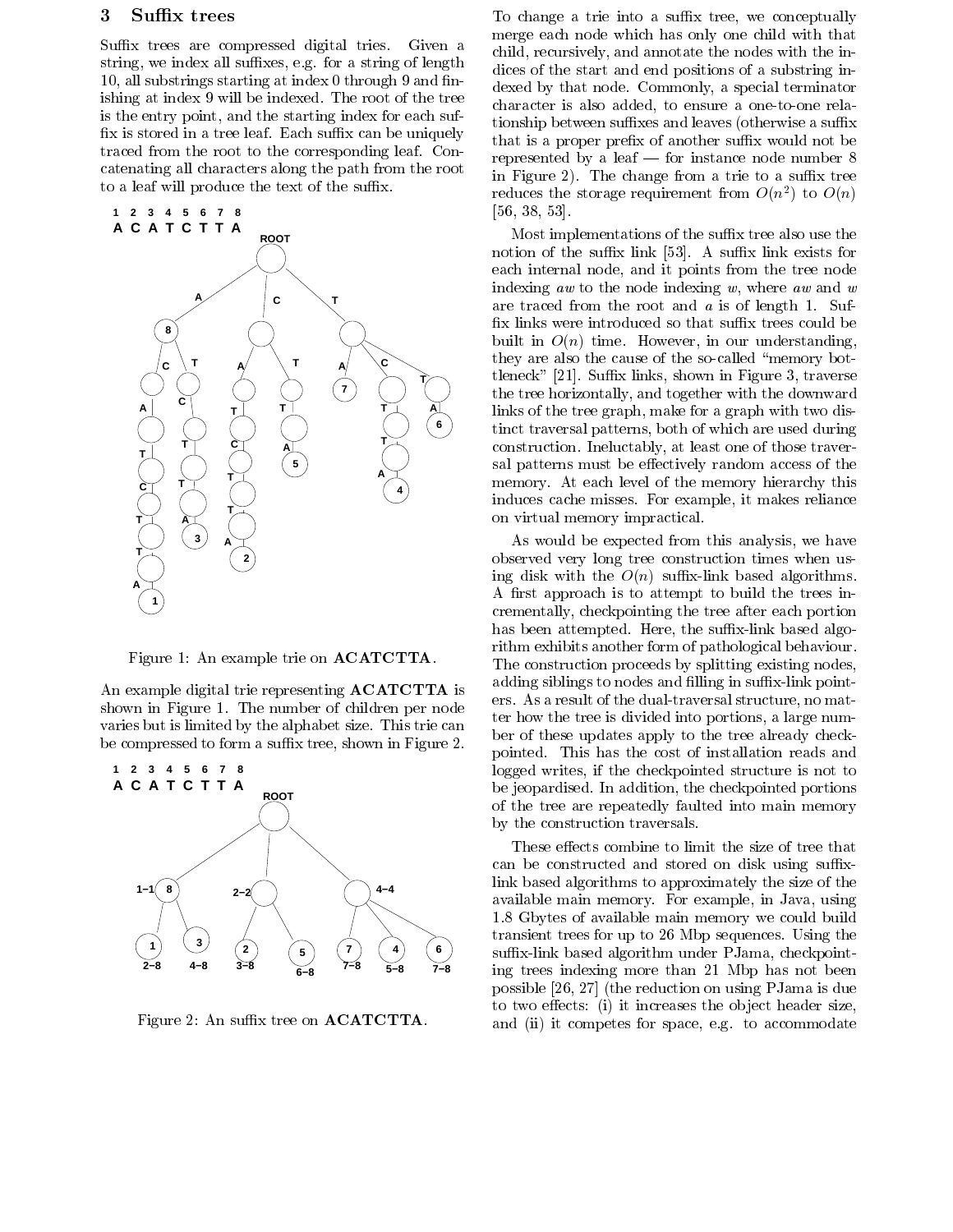the disk buffers and resident object table  $[6, 34]$ . We have therefore investigated incremental construction algorithms in which we forego the guarantee of  $O(n)$ complexity (see Section 4).

**1 2 3 4 5 6 7 8 9 A C A C A C A C \$**



Figure 3: Suffix tree and links on **ACACACAC\$**.

#### 3.1 Suffix tree representation

Though their space requirements are  $O(n)$ , straightforward encodings of suffix trees require substantial space per letter. A recent contribution by Kurtz [32] presents the most efficient main-memory representation to date. He discusses 4 different data structures, based on linked lists and hash tables. Kurtz's tree is a RAM-only tree, coded in C, where every spare bit is used optimally, and approximately 13 bytes are needed per letter indexed. Kurtz's tree uses suffix links, and may suffer from the same "memory bottleneck" if moved into the database world. This requires investigation.

#### The new construction algorithm  $\overline{4}$

The new incremental construction algorithm trades ideal  $O(n)$  performance for locality of access on the basis of two decisions:

- 1. to abandon the use of suffix links, and
- 2. to perform multiple passes over the sequence, constructing the suffix tree for a subrange of suffixes at each pass.

These are both necessary. Removing the suffix links means that the construction of a new partition corresponding to a different subrange does not need to modify previously checkpointed partitions of the tree. Using multiple passes, each dealing with a disjoint subrange of the suffixes, means that it is not necessary to access or update the previously checkpointed partitions. Data structures for the complete partitions can be evicted from main memory and will not be faulted back in during the rest of the tree's construction. Thus the main memory is available for the next partition and its size is a determinant of the partition size and hence the number of passes needed. An additional benefit of this partition structure is that the probable clustering of contemporaneously checkpointed data will suit the lookup and search algorithms. Further details of our algorithm are now presented.

### 4.1 Suffix tree construction

Several  $O(n)$ , suffix-link based, tree building algorithms are known [56,38, 53, 21, 35], but they have not proved appropriate for large persistent tree construction undertaken by Navarro [44] or ourselves. In contrast, the argorithm we use is  $O(n^2)$  in the worst case, but due to the pseudo-random nature of DNA, the average behaviour is  $O(n \log n)$  for this application [50].

We base our partitions on the prefixes of each suffix, since the suffixes that have the prefix  $AA$  fall in a different subtree from those starting with  $AC$ ,  $AG$  or AT. The number of partitions and hence the length of the prefix to be used is determined by the size of the expected tree and the available main memory. It may be the case that smaller partitions would be better because their impact on disk clustering would accelerate lookups, but this has yet to be investigated.

The number of partitions required can be computed by estimating the size of a main-memory instantiation  $S_{mm}$ , available for tree construction, and the number of partitions, p, is

$$
\left\lceil \frac{S_{mm}}{A_{mm}} \right\rceil,
$$

where  $A_{mm}$  is the available main memory. The actual partitioning can be carried out using either of the two approaches we outline. One way is to scan the sequence once, for instance using a window of size 3 (sufficient for  $263$  Mbp and  $2$  GB RAM), count the number of occurrences of each 3-letter pattern, and then pack each partition with different prefixes, using a bin-packing algorithm [18]. Alternatively, we can assume that, given the pseudo-random nature of DNA, the tree is uniformly populated. To uniformly partition, we calculate a prefix code,  $P_i$ , for each prefix of sufficient length,  $l$ , using the formula:

$$
P_i = \sum_{j=0}^{l-1} c_{i+j} a^{l-j-1},
$$

where  $c_k$  is the code for letter k of the sequence, and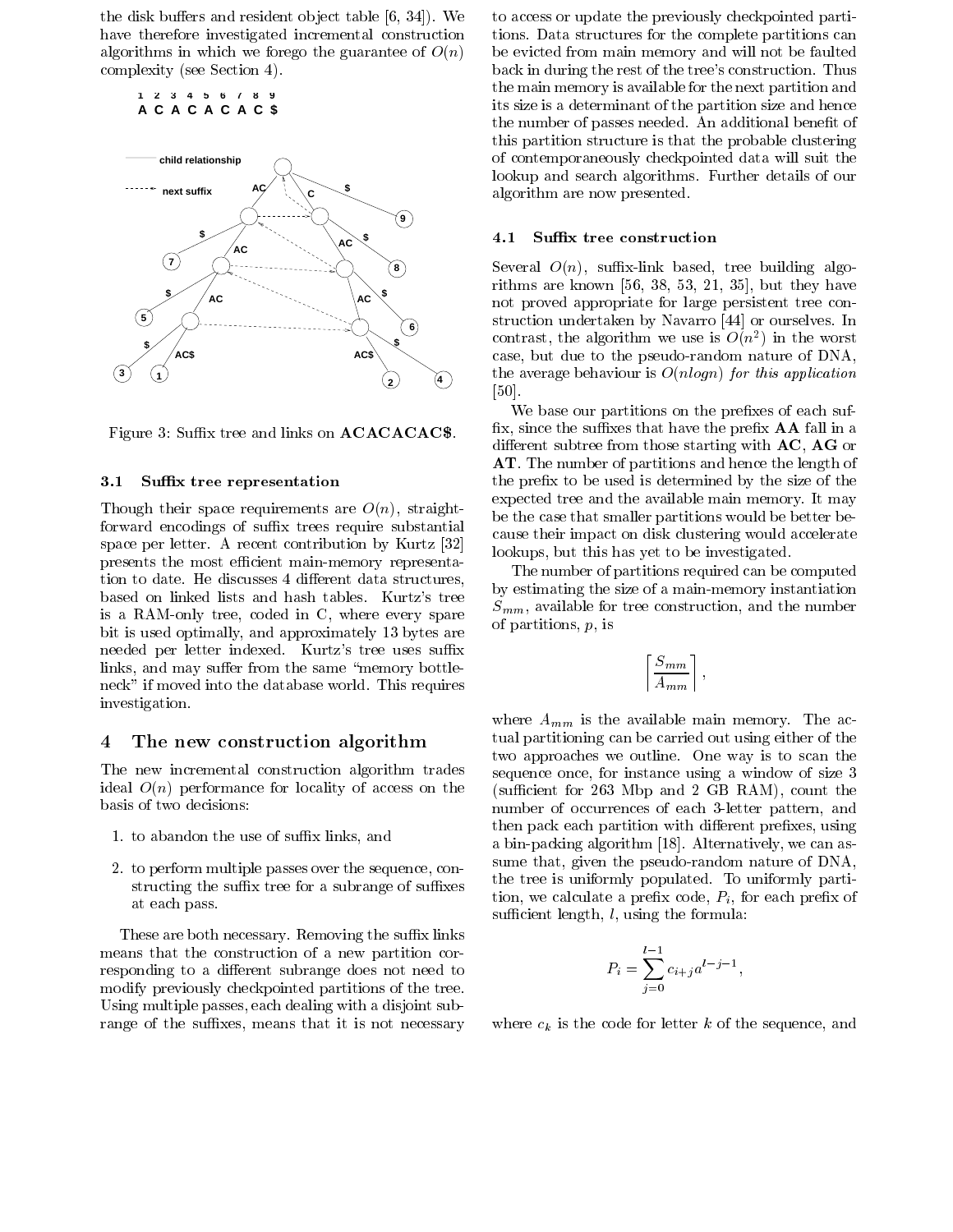$a$  is the number of characters in the alphabet. The  $\square$  wit code of a letter is its position in the alphabet, i.e. A codes as 0, C codes as 1, etc. The minimum value for  $P_i$  is 0 and its maximum is  $a^l - 1$ . So the range of codes for each partition, r, is given by:

$$
r = \left\lceil \frac{a^l - 1}{p} \right\rceil.
$$

The suffixes that are indexed during the jth pass of the sequence have  $jr < P_i < (j + 1)r$ . The structure of the complete algorithm is given as pseudocode below:



Figure 4: Tree creation for ANA\$.

A node consists of three fields: child node, sibling node and an integer **leftIndex**. A new node represents a suffix stretching from position  $i$  to the end of the string. It has null child and sibling, and its leftIn- $\bf{dex}$  set to *i* (its suffix number). Insertion starts from the root, and as the search for the insertion position proceeds down the tree, the left index is updated. This downward traversal matches the new suffix to suffixes which are already in the tree, and which share a prefix

with the new suffix. When the place of insertion is determined, the node will either be added as a sibling to an existing node, or will cause a split of an existing node, see Figure 4.

#### 4.2 Space requirements

Our new implementation disposes of suffix links. Further to that, we reduce storage by not storing the suffix number and the right index into the string for each node. The suffix number is calculated during tree traversal (during the search). The right pointer into the string is looked up in the child node, or, in the case of leaves, is equal to the size of the indexed string. Each tree node consists of two object references costing 4 B each (child, sibling), one integer taking up 4 B (leftIndex) and the ob ject header (8 B for the header in a typical implementation of the Java Virtual Machine). The observed space is some 28 B per node in memory. The difference is due to PJama's housekeeping structures, such as the resident ob ject table [34].

PJama's structure on disk adds another 8 B per object over Java, i.e. 36 B per node. The actual disk occupancy of our tree is around 65 B per letter indexed, close to that expected. The observed number of nodes for DNA remains between 1.6n and 1.8n, where n is the length of the DNA, giving an expectation of between 58 and 65 bytes per node. Some of this space may well be free space in partitions, and some is used for housekeeping [47]. If we wanted to encode the tree without making each node an object, we would require 12 B per node, that is around 21 B per character indexed. But further compression could be obtained by using techniques similar to those proposed by Kurtz [32].

#### 4.3 Using the index

Exact pattern matching in a suffix tree involves one partial traversal per query. From the root we trace the query until either a mismatch occurs, or the query is fully traced. In the second case, we then traverse all children and gather suffix numbers representing matches. The complexity of a suffix tree search is  $O(k+m)$  where k is the query length and m the number of matches in the index. This means that looking for queries of length q may bring back a  $\frac{1}{a^q}$  fraction of the whole tree, where  $a$  is here the size of the active alphabet, 4 in this application. For example, a query of length 4 might retrieve  $\frac{1}{256}$  of the tree. Composite algorithms may be necessary, where short queries are served by a serial scan of the sequence, and longer queries use the index. The threshold at which indexing begins to show an advantage depends on the precise data structure used, on the query pattern, and on the size of the sequence. We currently estimate this threshold to be in the region of minimum query length of 10 to 12 letters for human chromosomes.

<sup>8</sup>Combinations of \* can be used to denote unknowns, se quence concatenation and end of sequence. Hence <sup>a</sup> can be reduced to 5. In this case  $l$  set to 8 provides even division of partitions for all likely sequence length to available memory ratios.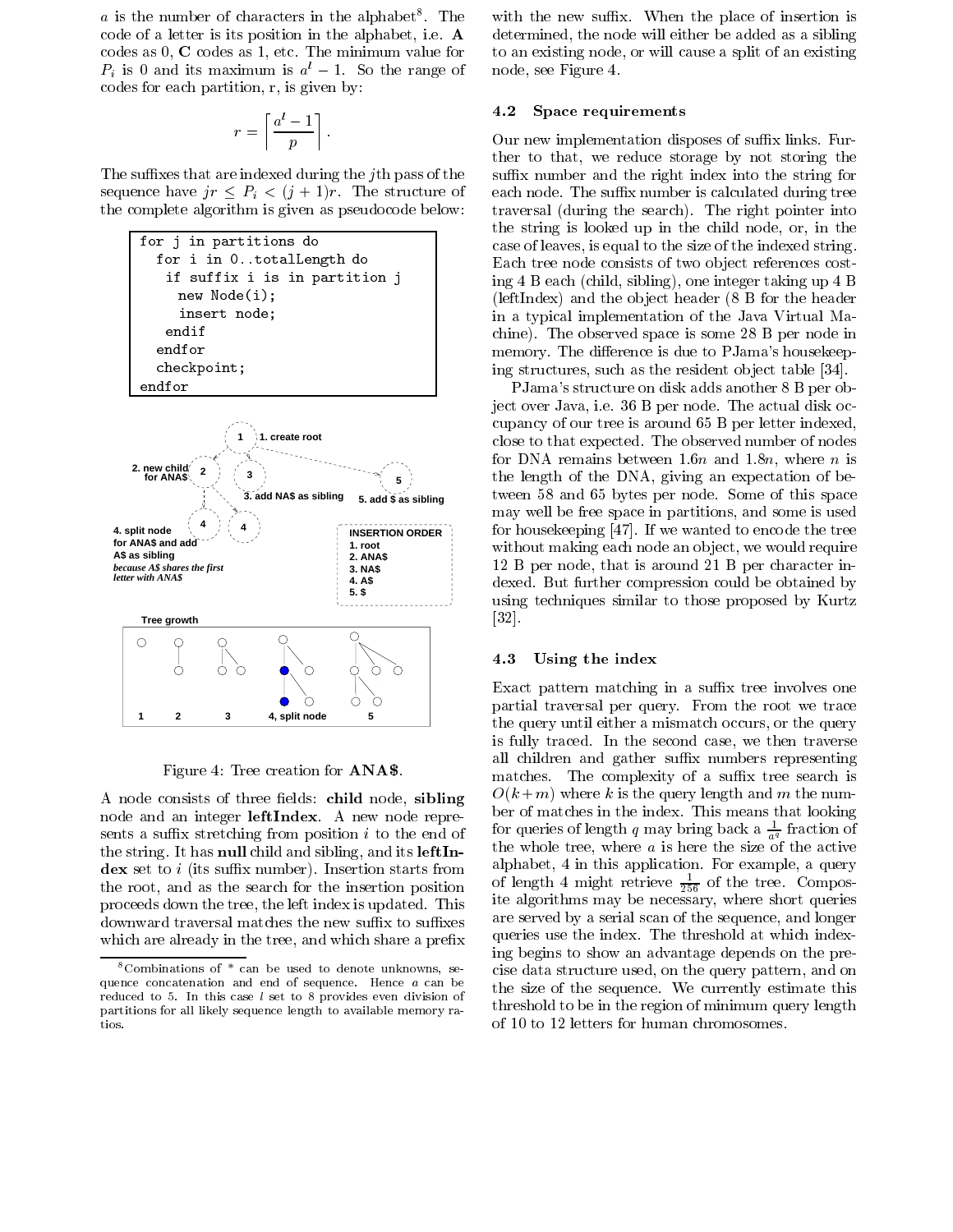# 5 The PJama platform

The first set of experimental trials of this new algorithm has been conducted using the PJama<sup>9</sup> platform [6, 4, 7, 8, 5, 31, 48, 24, 47]. We selected PJama to minimise the software engineering cost of providing integrated software environments supporting a very wide range of bioinformatics tasks. PJama enabled easy transitions between different underlying tree representations, and immediate transparent store creation from Java without any intermediate steps. Both transient and persistent trees can be produced using the same compiled code, but a different command-line parameter for PJama indicating whether a persistent store is being used.

Although tuned, purpose-built mechanisms may be appropriate for large-scale indexes, the cost of implementing them andmaintaining them would be an impediment to rapid experimentation. In addition, a great many index technologies are proposed and tested, in this area of application, as well as many others. Hence, if we can make the general purpose persistence mechanism work for indexes, there could be considerable pay offs in reduced implementation times and more rapid deployment.

We expect that applications of the suffix trees will require much annotation and other data to make them useful to the biologists. This data, at least, does not have demanding processing and access performance requirements. Consequently, there are advantages to de veloping as much of the application code as possible in Java, for ease of multi-platform deployment. Here we expect to utilise PJama's schema and object evolution facilities [20, 25].

# 6 Test data and experimental results

In this section we report results for exact matching on 6.2 DNA strings. The test data consisted of 6 single chromosomes of the worm *C. elegans*, of 20.5 Mbp maximum10 and of some 280 Mbp merged DNA fragments from human chromosomes 21, 22 and 1<sup>-1</sup>. As queries  $\log$ we used short worm and human sequences, from the  $STS$  division of  $Entre<sup>12</sup>$ , and from each sequence initial characters were taken to be used as query strings. Similarly, for the worm queries, we used short sequences called cDNAs.

Our alphabet in this experiment consists of A, C, G, T, a terminal symbol \$, and \* used as a delimiter for merged sequences.

Tests were carried out using production Java 1.3 for transient measurements, and PJama, which is derived from Java 1.2 and uses JIT, for the persistence measurements. All timing measurements were obtained

using Solaris 7 on an Enterprise 450 SUN computer with 2 GB RAM, and data residing on local disks. In this experiment our algorithm did not use multithreading and therefore only one of the four 300 MHz SPARC processors was used for the main algorithm. Parts of the Java Virtual Machine, and PJama's object store manager, will have made some use of another processor for housekeeping tasks.

#### 6.1 Trees with suffix links

We first investigated the optimal tree [53] which can be built in  $O(n)$  time. A tree for 20.5 Mbp of DNA was created in memory in 7 minutes on average. However, on disk, the creation time was around 34 hours, and checkpoints at 12 million and then every 0.5 million nodes were required. For 20.5 Mbp of worm data we used a 2 GB log, and one store file of 2 GB. This was the largest tree of this type that we could build.

A tree for 20.5 Mbp fitted mostly in memory (2 GB) RAM, 2 GB store). Table 1 shows the results obtained for a batch of 10,000 queries run on a cold store.

| query length | avg time (ms) | total hits |
|--------------|---------------|------------|
|              | 920           | 8,568,303  |
| 9            | 263           | 2,553,520  |
| 10           | 142           | 758,523    |
| 15           | 36            | 3,687      |
| 50           | 34            | 394        |
| 100          | 34            | 305        |
| 200          | 33            | $107\,$    |

Table 1: Cold store queries over 20.5 Mbp using an  $O(n)$  index.

#### Without suffix links

We then indexed 263 Mbp of DNA using the  $O(nlog n)$ algorithm presented here. The store required a 2 GB log and 18 GB in files of 2 GB each. Store creation time was 19 hours in our first run, and this could probably be shortened. Queries of the same length were sent in batches, without the use of multithreading<sup>13</sup>.

We ran experiments on a cold store, see Figure 5, and on a warm store, see Figure 6. We observed that large batches produced faster response times, due to the benefit of objects that had been faulted in for previous queries still being cached on the heap.

Table 2 shows why the cold store runs for short queries take so long. The time taken, can be divided into matching the query's text by descending the tree, and faulting in and traversing the subtree below the matched node to report the results. For short queries,

 $9$ http://www.dcs.gla.ac.uk/pjama

<sup>10</sup> ftp://ftp.sanger.ac.uk/pub/C.elegans sequences/- CHROMOSOMES/

<sup>11</sup> ftp://ncbi.nlm.nih.gov/genomes/H sapiens

<sup>12</sup> ftp://ncbi.nlm.nih.gov/repository/dbSTS/

 $13\,\text{In}$  other experiments [27], we have demonstrated a significant speed up by using multiple threads to handle a batch of queries.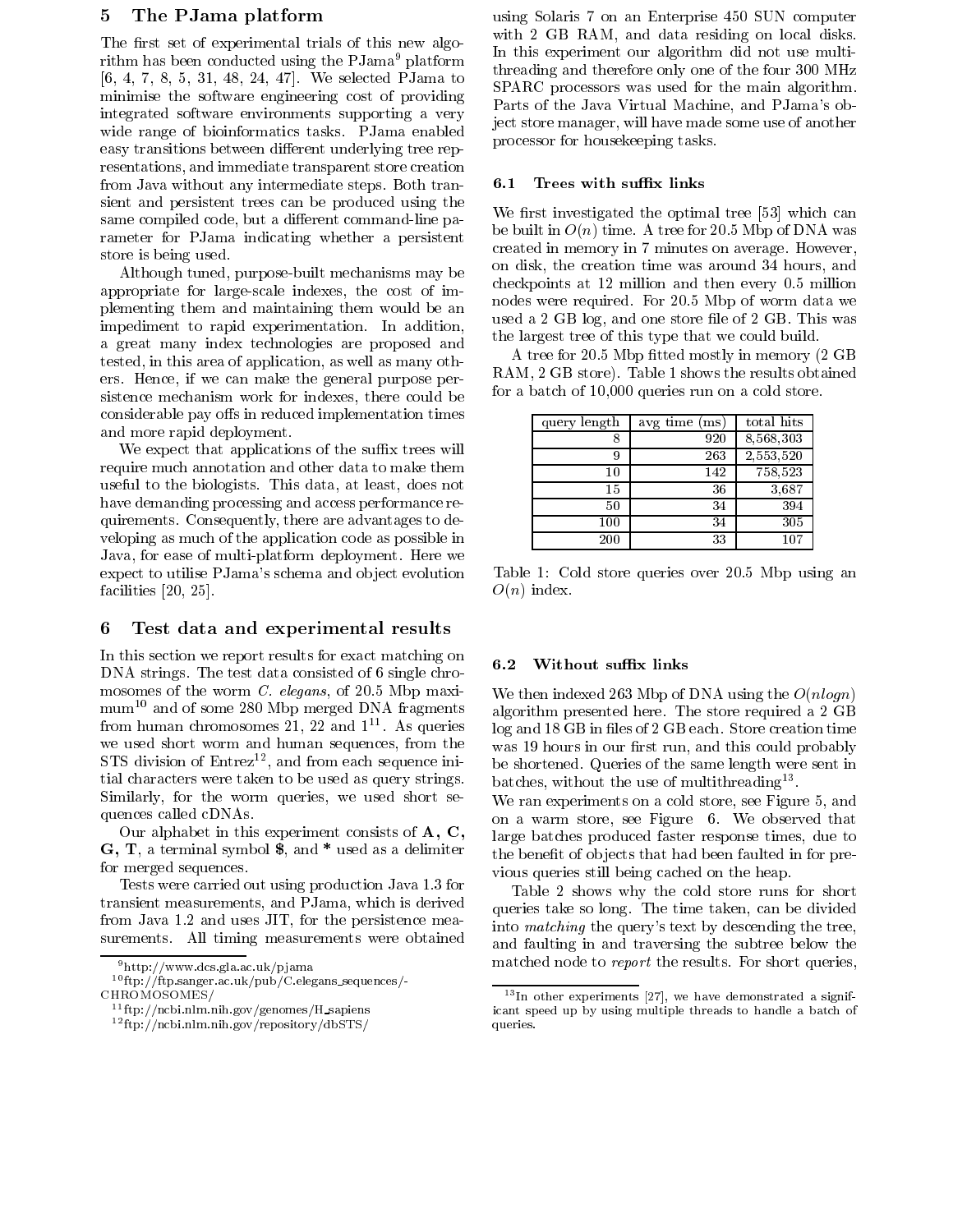

Figure 5: Cold store query performance.



Figure 6: Queries run over a warm store.

many results are reported and the reporting time dominates. For longer queries, fewer results are found, and the average query response improves.

#### $\overline{7}$ **Discussion**

The new incremental algorithm for constructing diskresident suffix trees without suffix links appears to have the potential to build arbitrarily large indexes efficiently. We are optimistic that this construction and the subsequent index use behaviour can be made sufficiently efficient that it will be a useful component of biological search systems. Some of the support for this claim is now presented.

Theoretical investigations of suffix tree building indicate that the use of suffix links to obtain an  $O(n)$ algorithm is worthwhile. However, suffix links require space, and generate a difficult load on memory, with scattered updates and reads. In Figure 7 we show inmemory performance comparison of suffix trees with and without suffix links. We use a modified version

| batch size | query length | avg time (ms) | total hits |  |
|------------|--------------|---------------|------------|--|
| 100        | 10           | 1070          | 155,007    |  |
| 1000       | 10           | 444           | 1,289,800  |  |
| 10000      | 10           | 620           | 10,217,838 |  |
| 100        | 50           | 197           | 18         |  |
| 1000       | 50           | 87            | 221        |  |
| 10000      | 50           | 76            | 660        |  |
| 50000      | 50           | 87            | 25376      |  |

Table 2: Cold store query behaviour.



Figure 7: Tree creation in memory.

of Ukkonen's algorithm [53] which does not perform a final tree scan to update the right text pointer in the leaves, and compare it to our tree without suffix links. We are limited here by 2 GB RAM, and carry out the tests using Java 1.3 with 
ags -server -Xmx1900m. The largest suffix-link tree we can build in this space is for 25 Mbp. Up to that value, no significant difference in tree construction speed can be observed (times are best times observed over several tree builds).

The incremental partitioned construction algorithm uses a partition size which we select. So far our experiments suggest that this should correspond to about 20 Mbp. This means that we are using the tree builder in a region where the  $O(n)$  suffix-link algorithm offers no advantage.

The comparison of unoptimised *persistent* tree building times shows that our algorithm outperforms the suffix-link tree both in terms of time and size, and we believe that building times in the region of 5 hours for the longest human chromosome will be possible. Our algorithm is scalable and can be adjusted to run on computers with different memory characteristics. More work is required to optimise the tree building, and to investigate the ob ject placement on disk and its in
uence on query performance. Our algorithm opens up the perspective of building suffix trees in parallel, and the simplicity of our approach can make suffix trees more popular. In the parallel context, maintaining suffix links between different tree partitions may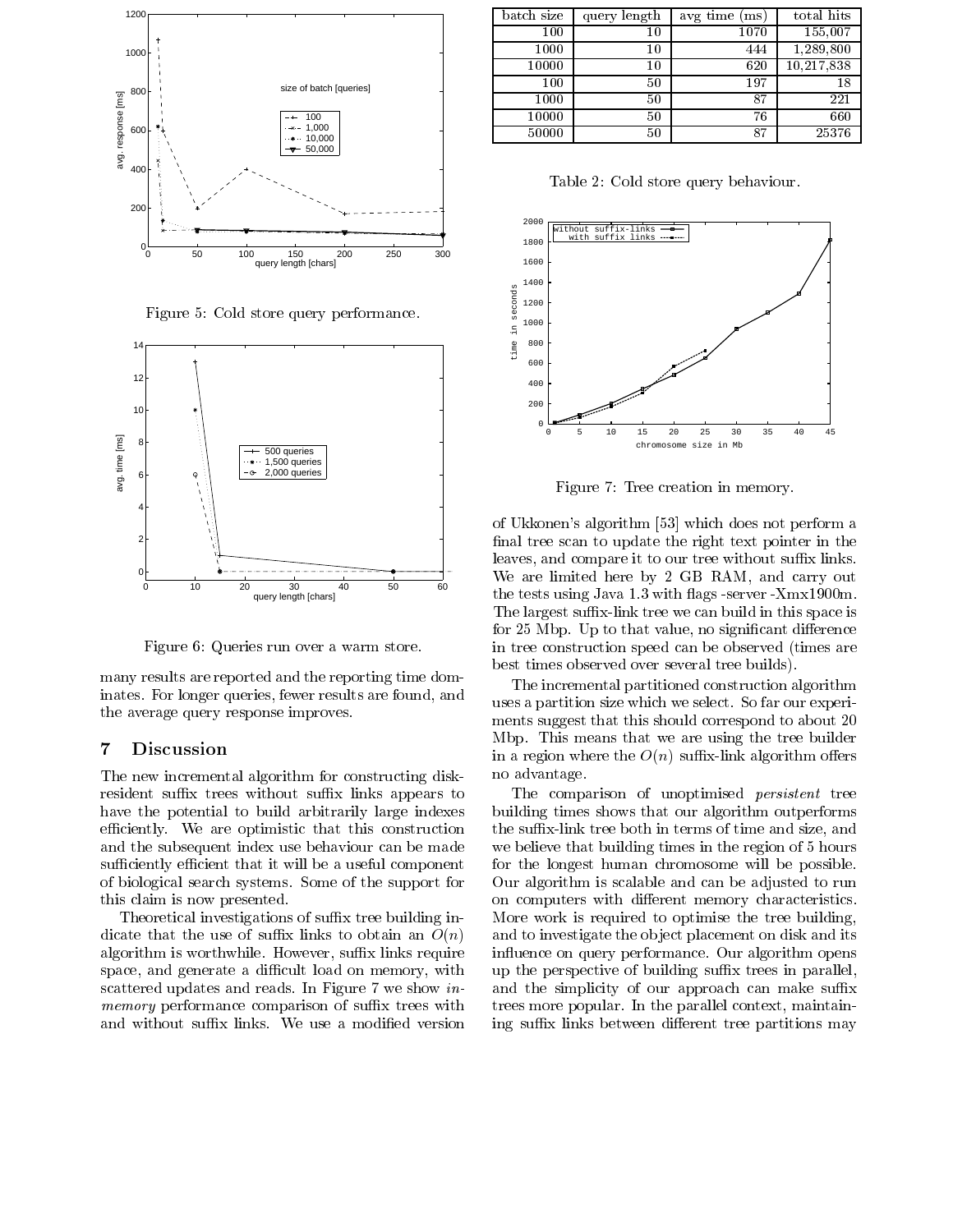not be viable or necessary, as further characterisation of the space-time tradeoff between suffix trees with links and without is needed.

# 8 Future work

Future work can be divided into four interrelated parts.

- $\bullet$  improvements to the tree representation and incremental construction algorithm.
- $\bullet$  Investigation of the interaction between approximate matching algorithms and disk-based suffix trees.
- Investigation of alternative persistent storage solutions.
- $\bullet$  Integration of the algorithms with biological research tools and usability studies.

Improving the tree representation is amenable to several strategies. We are investigating the replacement of the top of each tree with a sparse array indexed by  $P_i$ . We have also identified significant savings by specialising nodes (similar to some aspects of Kurtz's compression) and we are measuring the gains from storing summaries to accelerate reporting.

At the underlying ob ject store level, we are looking at compressions that remove the ob ject headers, at placement optimisations, and at improved cache management. We are experimenting with direct storage strategies.

As the deployed system will need to be trustworthy for biologists, we started field trials using  $Gemstone/J$ rather than PJama which is no longer maintained at the PEVM level [34, 8]. This will enable us to operate on other hardware and operating system platforms and to verify that the phenomena so far observed are not artefacts of PJama. Gemstone/J uses a similar implementation strategy to PJama, modifying the JVM to add read and write barriers. This provides comparable speed for large applications and nearly the same programming convenience. We plan to return to research into optimised persistent virtual machines once an optimised open source VM is available.

We are currently testing approximate matching algorithms similar to that of Baeza-Yates and Navarro [10]. Further work will include adopting biological measures of sequence similarity [2, 49]. Our ultimate aim is to enable comparisons of different species based on DNA and protein sequence similarity. Future matching methods will be accompanied by statistical measures of sequence similarity, and will be presented in the context of other biological knowledge. We see that future to lie in a uniform database approach to all types of biological data, including sequence, protein structure and expression data.

We plan to investigate several applications of suf x trees to biological problems. One of them is the identication of repeating sequence patterns on a genomic scale. Some of those patterns, positioned outside gene sequences, point to regulatory sequences controlling gene activity. We will also use our trees in gene comparison within and across species. Because of the RAM limit on suffix tree size, all-against-all BLAST is traditionally used in this context [17, 55], and it would necessitate up to

$$
2\left(\begin{array}{c} 40000\\2\end{array}\right)
$$

gene alignments to perform full gene comparison within the human genome which has around 40,000 genes<sup>--</sup>. The use of large sumix trees in this context is likely to be beneficial. Finally, assembly of genomes can be speeded up using suffix trees [23].

# 9 Conclusions

An algorithm has been developed that promises to overcome a long standing problem in the use of suf x trees. It enables arbitrarily large sequences to be indexed and the suffix tree built incrementally on disk. Surprisingly, there seems to be no measurable disad vantage to abandoning the suffix-links that have been introduced to achieve linear-time construction algorithms. Much further experimentation and analysis is required to develop condence in these early, but intriguing results.

# References

- [1] S. F. Altschul, T. L. Madden, A. A. Schaeffer, J. Zhang, Z. Zhang, W. Miller, and D. J. Lipman. Gapped BLAST and PSI-BLAST: a new generation of protein database search programs.  $Nucleic \ Acids\ Research$ ,  $25:3389-3402$ , 1997.
- [2] S.F. Altschul et al. Basic local alignment search tool. J. Mol. Biol., 215:403-10, 1990.
- [3] A. Andersson and S. Nilsson. Efficient implementation of suffix trees. Softw. Pract.  $Exp.$  $25(2):129–141, 1995.$
- [4] M. Atkinson and M. Jordan. Providing Orthogonal Persistence for Java. In ECOOP98, LNCS 1445, pages 383-395, 1998.
- [5] M.P. Atkinson. Persistence and  $Java a$  Balancing Act. In ECOOP Symp on Objects and Databases, LNCS 1944, pages  $1–32$ , 2000.
- [6] M.P. Atkinson, L. Daynes, M.J. Jordan, T. Printezis, and S. Spence. An Orthogonally Persistent Java.  $ACM$  Sigmod Record,  $25(4)$ :68-75, 1996.

<sup>14</sup>Blast is run in both directions because it is an asymmetric matching algorithm.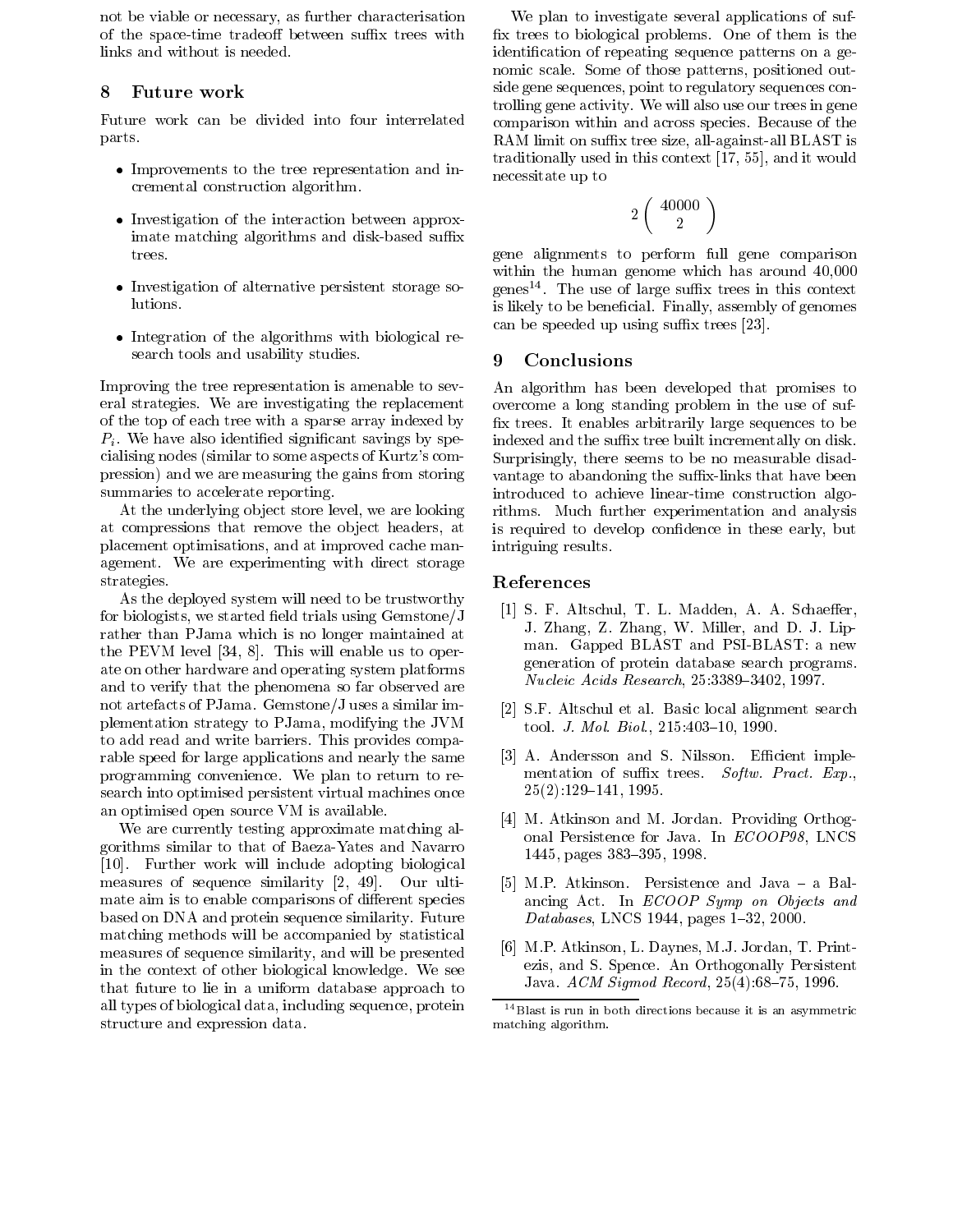- [7] M.P. Atkinson and M.J. Jordan. Issues Raised by Three Years of Developing PJama. In ICDT99, LNCS 1540, pages 1-30, 1999.
- [8] M.P. Atkinson and M.J. Jordan. A Review of the Rationale and Architectures of PJama: a Durable, Flexible, Evolvable and Scalable Orthogonally Persistent Programming Platform. Technical Report TR-2000-90, Sun Microsystems Laboratories Inc and Dept. Computing Science, Univ. Glasgow, 2000.
- [9] M.P. Atkinson and R. Welland, editors.  $Fully$ Integrated Data Environments. Springer-Verlag, 1999.
- [10] R. Baeza-Yates and G. Navarro. A Hybrid Indexing Method for Approximate String Matching. Journal of Discrete Algorithms, 2000. To appear.
- [11] R. Baeza-Yates, G. Navarro, E. Sutinen, and J. Tarhio. Indexing Methods for Approximate Text Retrieval. Technical report, University of Chile, 1997.
- [12] R.A. Baeza-Yates and G.H. Gonnet. All-againstall sequence matching. Technical report, Dept. of Computer Science, Universidad de Chile, 1990. ftp://sunsite.dcc.uchile.cl/pub/users/rbaeza/ papers/all-all.ps.gz.
- [13] P. Bieganski. Genetic Sequence Data Retrieval and Manipulation based on Generalised Suffix Trees. PhD thesis, University of Minnesota, USA, 1995.
- [14] A. Brazma, I. Jonassen, J. Vilo, and E. Ukkonen. Predicting Gene Regulatory Elements in Silico on a Genomic Scale. Genome Research,  $8:1202{-}1215$ , 1998.
- [15] S. Burkhardt, A. Crauser, P. Ferragina, H.-P. Lenhof, E. Rivals, and M. Vingron. q-gram Based Database Searching Using a Suffix Array. In  $RE$ - $COMB99$ , pages 77-83. ACM Press, 1999.
- [16] A. L. Cobbs. Fast Approximate Matching using Suffix Trees. In  $\mathit{CPM95}$ , LNCS 937, pages 41-54, 1995.
- [17] International Human Genome Sequencing Consortium. Initial sequencing and analysis of the human genome. Nature, 409:860-921, 2001.
- [18] T. H. Cormen, C. E. Leiserson, and R. L. Rivest. Introduction to Algorithms. MIT Press, 1990.
- [19] A.L. Delcher, S. Kasif, R.D. Fleischmann, J. Peterson, O. White, and S.L. Salzberg. Alignment of Whole Genomes. Nucleic Acids Research, 27:2369-2376, 1999.
- [20] M. Dmitriev and M. P. Atkinson. Evolutionary Data Conversion in the PJama Persistent Language. In 1st ECOOP Workshop on Object- $Oriented\ Database$ , pages  $25{-}36$ , Lisbon, Portugal, 1999. http://www.disi.unige.it/conferences/ oodbws99.
- [21] M. Farach, P. Ferragina, and S. Muthukrishnan. Overcoming the Memory Bottlenect in Suffix Tree Construction. In  $FOCS98$ , pages 174-185, 1998.
- [22] P. Ferragina and R. Grossi. The string B-tree: a new data structure for string search in external memory and its applications. Journal of the  $ACM$ , 46(2):236–280, 1999.
- [23] D. Gusfield. Algorithms on strings, trees and sequences : computer science and computational biology. Cambridge University Press, 1997.
- [24] C. G. Hamilton. Recovery Management for Sphere: Recovering A Persistent Object Store. Technical Report TR-1999-51, University of Glasgow, Dept. of Computing Science, 1999.
- [25] C. G. Hamilton, M. P. Atkinson, and M. Dmitriev. Providing Evolution Support for  $PJama_1$  within Sphere. Technical Report TR-1999-50, University of Glasgow, Dept. of Computing Science, 1999.
- [26] E. Hunt. PJama Stores and Suffix Tree Indexing for Bioinformatics Applications, 2000. 10th PhD Workshop at ECOOP00, http://www.inf.elte.hu/ $\sim$ phdws/timetable.html.
- [27] E. Hunt, R. W. Irving, and M. P. Atkinson. Persistent Suffix Trees and Suffix Binary Search Trees as DNA Sequence Indexes. Technical report, Univ. of Glasgow, Dept. of Computing Science, 2000. TR-2000-63, http://www.dcs.gla.ac.uk/ $\sim$ ela.
- [28] R.W. Irving and L. Love. The Suffix Binary Search Tree and Suffix AVL Tree. Technical Report TR-2000-54, Univ. of Glasgow, Dept. of Computing Science, 2000. http://www.dsc.gla.ac.uk/love/tech report.ps.gla.ac.uk/love/tech report.ps.gla.ac.uk
- [29] H. V. Jagadish, Nick Koudas, and Divesh Srivastava. On effective multi-dimensional indexing for strings. In ACM SIGMOD Conference on Management of Data, pages  $403-414$ , 2000.
- [30] M.J. Jordan and M.P. Atkinson, editors. 2nd Int. Workshop on Persistence and Java. Number TR-97-63 in Technical Report. Sun Microsystems Laboratories Inc, Palo Alto, CA, USA, 1997.
- [31] M.J. Jordan and M.P. Atkinson. Orthogonal Persistence for the Java Platform  $-$  Specification. Technical Report SML 2000-94, Sun Microsystems Laboratories Inc, 2000.